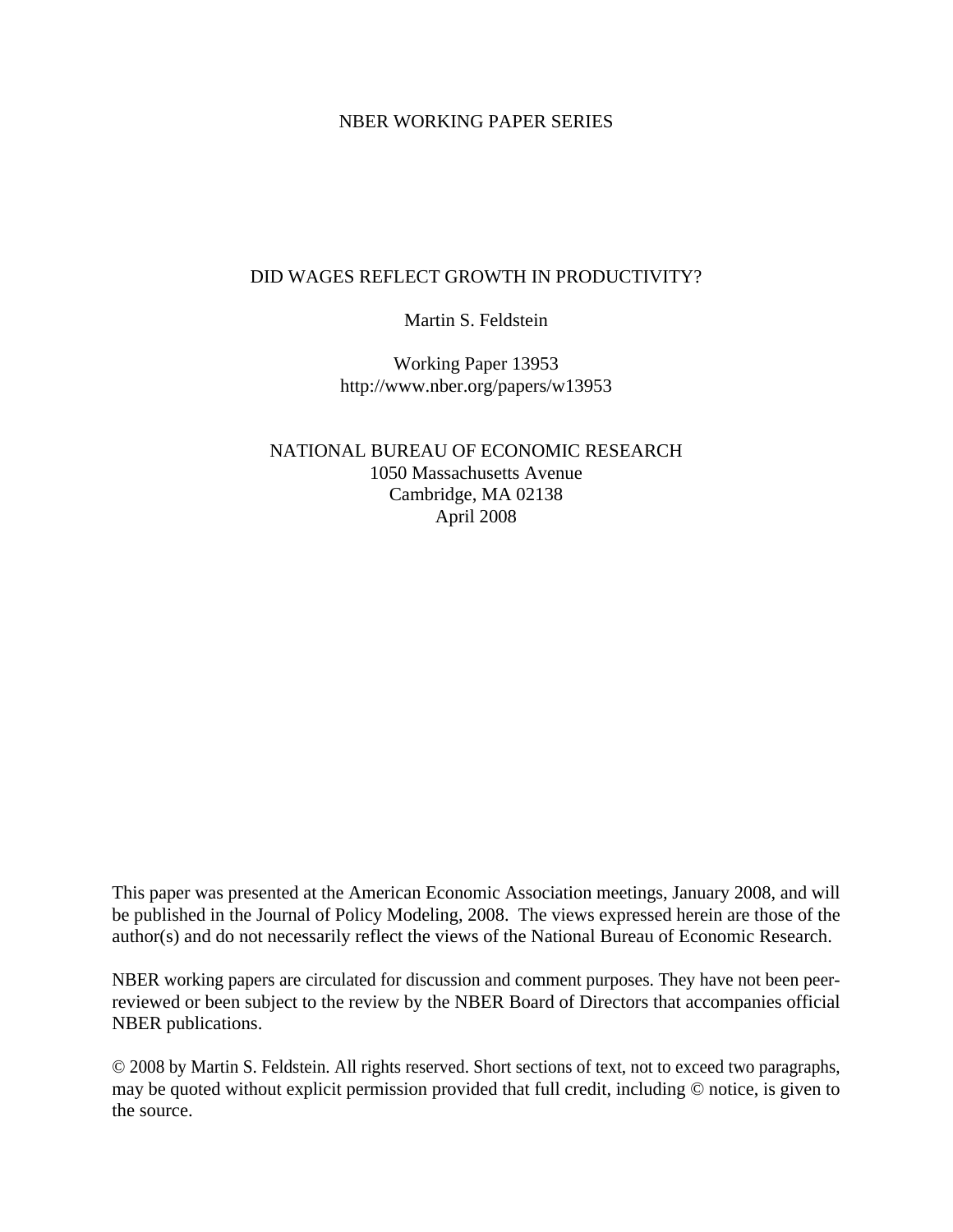Did Wages Reflect Growth in Productivity? Martin S. Feldstein NBER Working Paper No. 13953 April 2008 JEL No. E24,J3

## **ABSTRACT**

The level of productivity doubled in the U.S. nonfarm business sector between 1970 and 2006. Wages, or more accurately total compensation per hour, increased at approximately the same annual rate during that period if nominal compensation is adjusted for inflation in the same way as the nominal output measure that is used to calculate productivity.

Total employee compensation as a share of national income was 66 percent of national income in 1970 and 64 percent in 2006. This measure of the labor compensation share has been remarkably stable since the 1970s. It rose from an average of 62 percent in the decade of the 1960s to 66 percent in the decades of the 1970s and 1980s and then declined to 65 percent in the decade of the 1990s where it has again been from 2000 until the most recent quarter.

Martin S. Feldstein President and Chief Executive Officer **NBER** 1050 Massachusetts Avenue Cambridge, MA 02138-5398 and NBER msfeldst@nber.org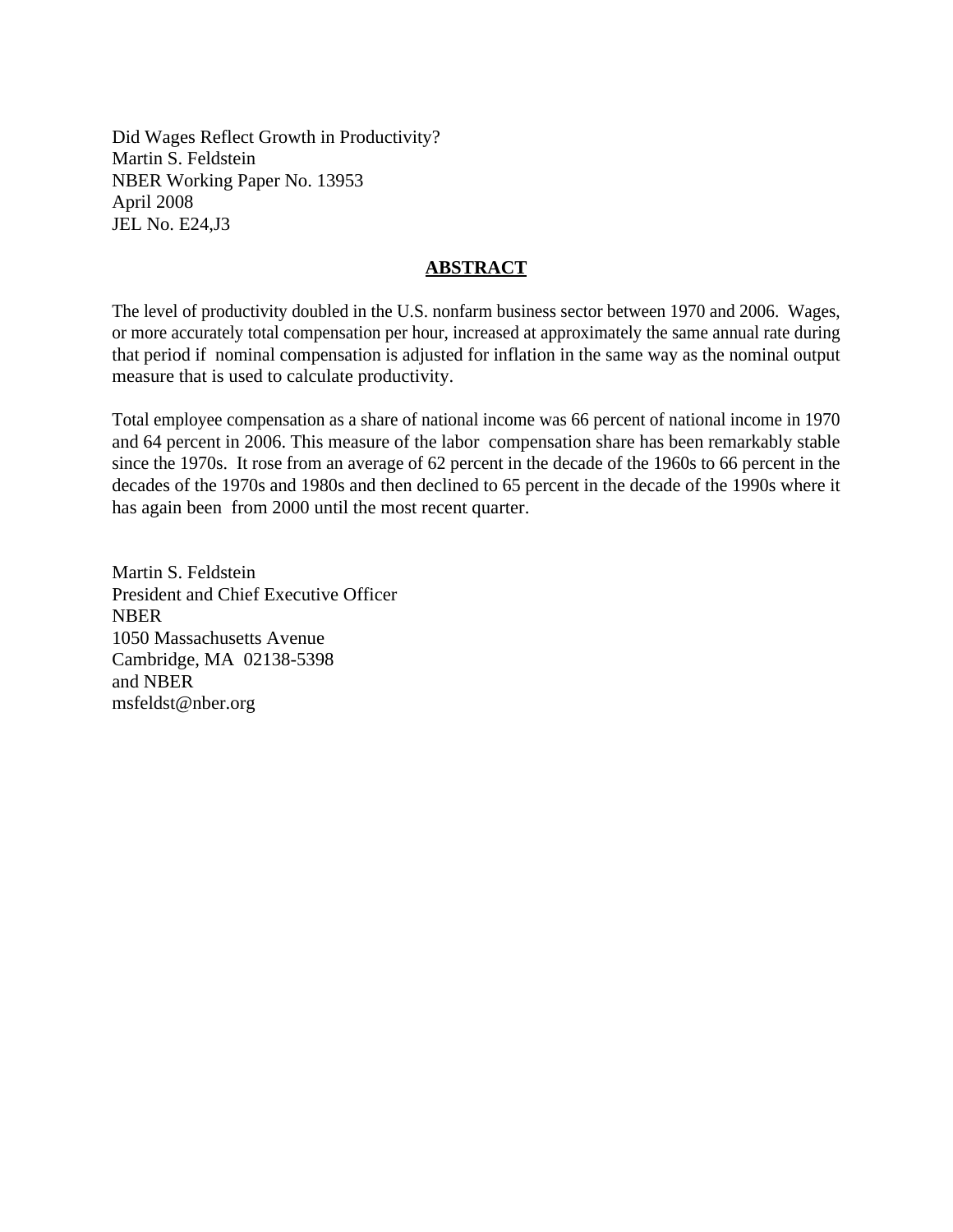## Did Wages Reflect Growth in Productivity?

Martin Feldstein<sup>\*</sup>

 The level of productivity doubled in the U.S. nonfarm business sector between 1970 and 2006. Wages, or more accurately total compensation per hour, increased at approximately the same annual rate during that period if nominal compensation is adjusted for inflation in the same way as the nominal output measure that is used to calculate productivity.

 More specifically, the doubling of productivity since 1970 represented a 1.9 percent annual rate of increase. Real compensation per hour rose at 1.7 percent per year when nominal compensation is deflated using the same nonfarm business sector output price index.

 In the more recent period between 2000 and 2007, productivity rose much more rapidly (2.9 percent a year) and compensation per hour rose nearly as fast (2.5 percent a year).

 The relation between productivity and wages has been a source of substantial controversy, not only because of its inherent importance but also because of the conceptual measurement issues that arise in making the comparison.

 $\overline{a}$ 

<sup>\*</sup> Professor of Economics, Harvard University, and President and CEO of the National Bureau of Economic Research. This paper was presented at the annual meeting of the American Economic Association on January 5, 2008. I am grateful to Mark Shepard for research assistance.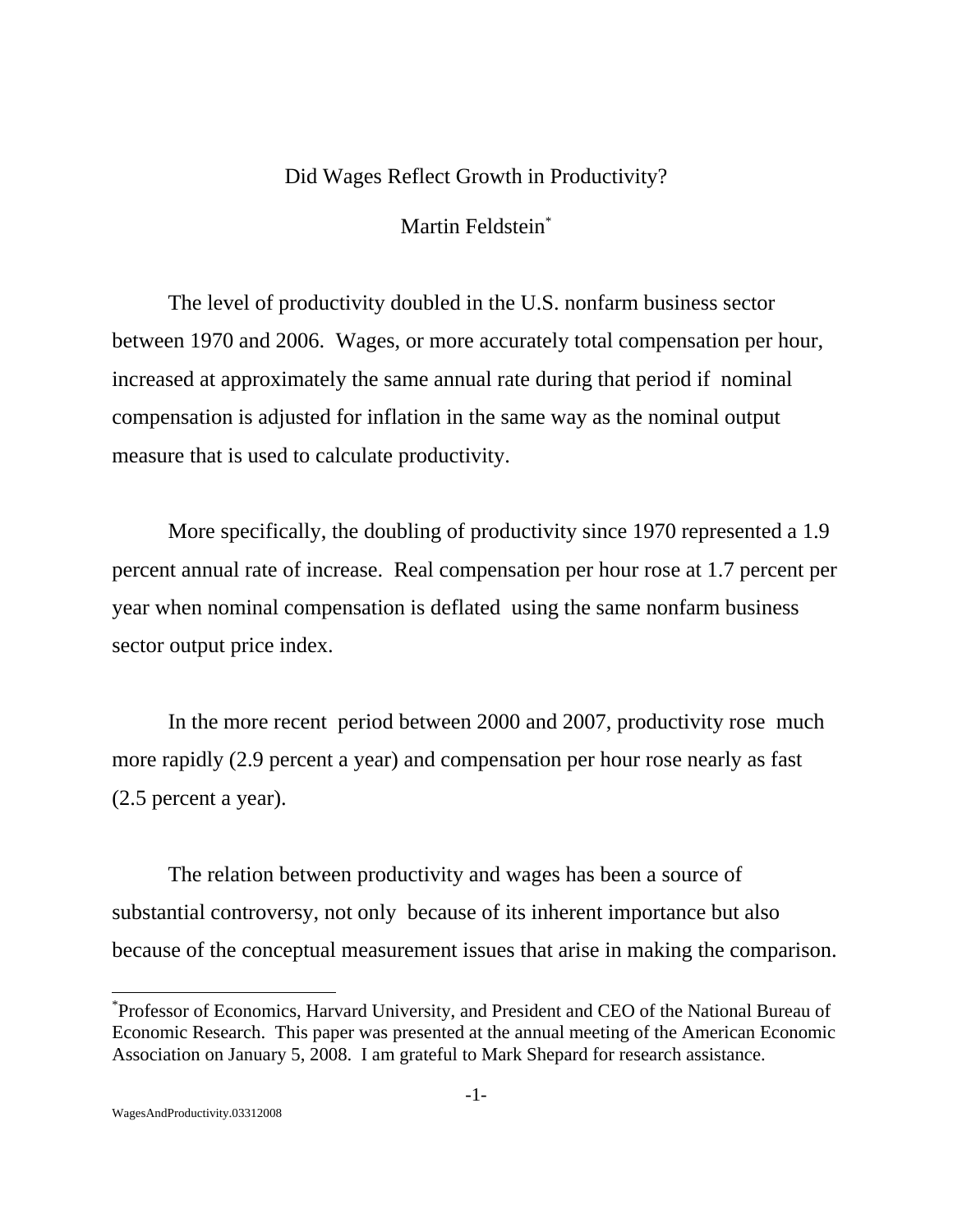The relation between wages and productivity is important because it is a key determinant of the standard of living of the employed population as well as of the distribution of income between labor and capital. If wages rise at the same pace as productivity, labor's share of national income remains essentially unchanged. This paper presents specific evidence that this has happened: the share of national income going to employees is at approximately the same level now as it was in 1970.

 Two principal measurement mistakes have led some analysts to conclude that the rise in labor income has not kept up with the growth in productivity. The first of these is a focus on wages rather than total compensation. Because of the rise in fringe benefits and other noncash payments, wages have not risen as rapidly as total compensation. It is important therefore to compare the productivity rise with the increase of total compensation rather than with the increase of the narrower measure of just wages and salaries.

 The second measurement problem is the way in which nominal output and nominal compensation are converted to real values before making the comparison. Although any consistent deflation of the two series of nominal values will show similar movements of productivity and compensation, it is misleading in this context to use two different deflators, one for measuring productivity and the other for measuring real compensation.

 A quick review of what economic theory says about the relation between productivity and compensation will clarify the correct choice of price deflator for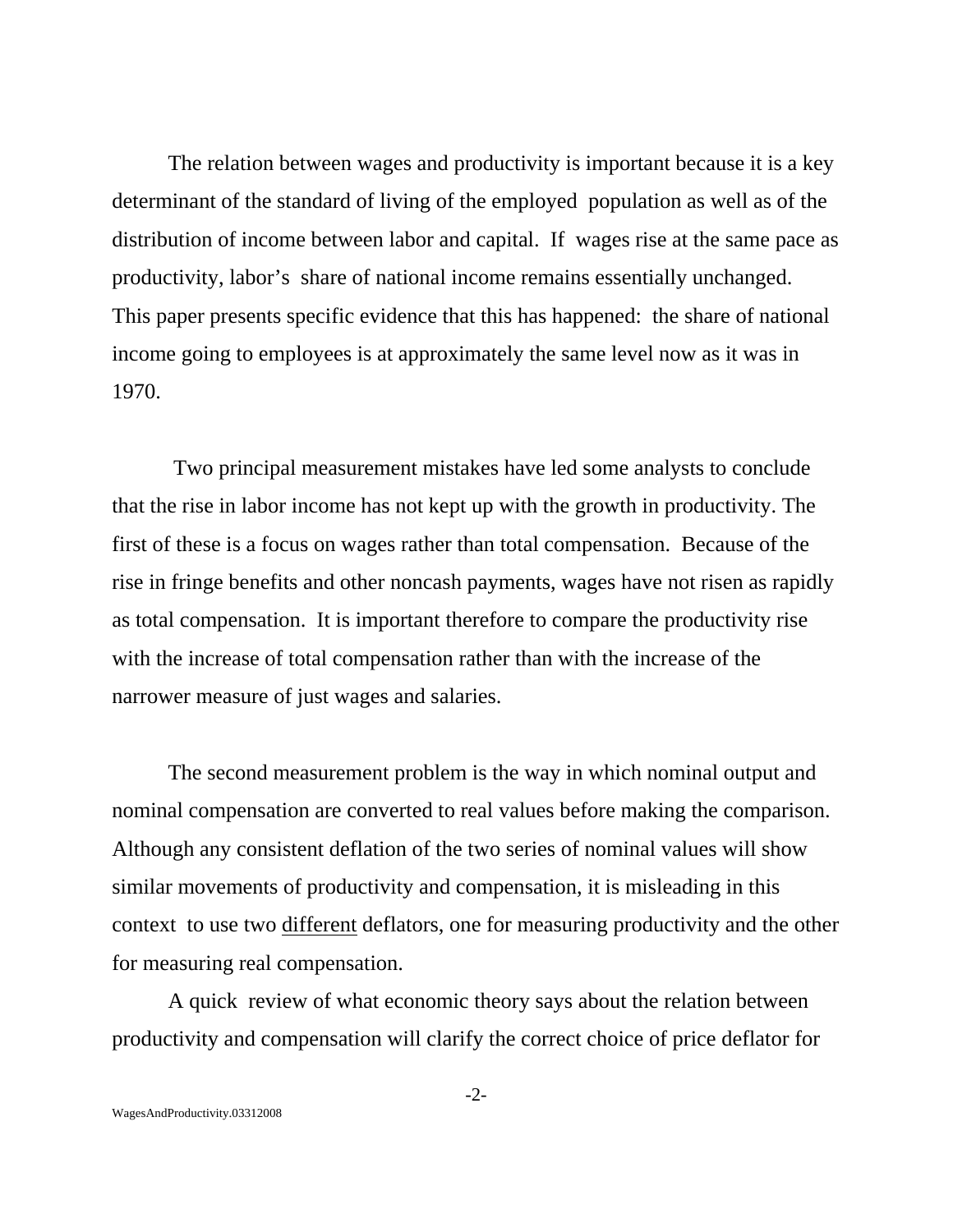making this comparison and will also indicate how productivity and compensation would be expected to move in a competitive economy. In the classroom we often abstract from differences in prices by assuming an economy with a single product and therefore summarize the basic wage determination condition by saying that a competitive firm pays a wage equal to the marginal product of labor. But when we recognize the multiproduct nature of the economy, we say that the competitive firm pays a nominal wage equal to the marginal revenue product of labor, i.e., to the marginal product of labor multiplied by the price of the firm's product. The key real relation must therefore be between changes in productivity in the nonfarm business sector and changes in the nominal compensation paid in that sector deflated by the product price and not by some consumer price that also reflects goods and services produced outside the domestic nonfarm business sector.

 What does theory say about the relation between productivity growth and the rise of wages? Labor productivity is defined as the output per hour of labor input, i.e., as the average output per unit of labor. In the special case of Cobb-Douglas technology, the marginal product of labor is proportional to the average product of labor , i.e., to productivity. In that case, the wage paid by a competitive firm should rise at the same rate as the rise in productivity. With a more general technology, however, the marginal product of labor is not necessarily proportional to productivity. For example, if capital deepening causes a rise in productivity and the elasticity of substitution between capital and labor is greater than one, the marginal product of labor will rise proportionately less than productivity. The implication of this is that since the actual technology may not correspond to the Cobb-Douglas specification, we should not be surprised if compensation and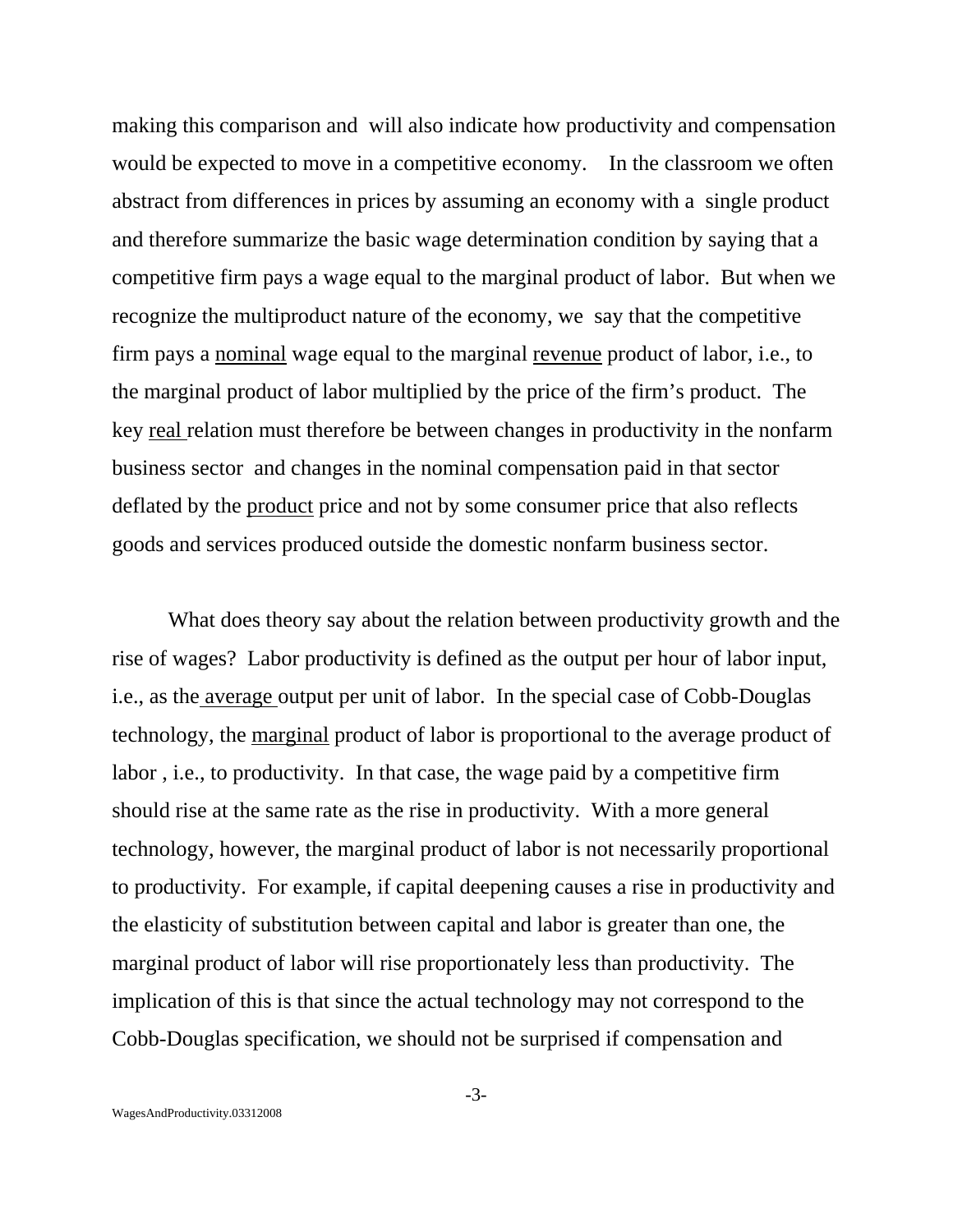productivity do not move exactly in proportion to each other.

 Whatever the technology, the competitive firm pays a nominal wage equal to the marginal revenue product of labor. As I noted, this implies that the real marginal product of labor should be compared to the wage deflated by the product price and not by some consumer price index. The CPI differs from the nonfarm product price in several ways. The inclusion in the CPI, but not in the nonfarm output price index, of the prices of imports and of the services provided by owner occupied homes is particularly important.

 Between 1970 and 2006, the implicit price deflator for the output of the nonfarm business sector rose at an annual rate of 3.8 percent while the consumer price index (the CPI-U series with the research series for the years after 1978) rose at 4.3 percent. If one uses the CPI data to calculate real compensation, its growth is reduced to 1.2 percent a year and therefore substantially less than the 1.9 percent annual rise in productivity. Since the productivity tables in the Economic Report of the President and in Economic Indicators use the CPI to define real compensation, it is not surprising that many analysts have concluded that the official data do not support the theoretical relation between productivity growth and compensation. This is, as I have emphasized, a misreading of the data.

 There are of course other questions for which using compensation deflated by the CPI or some other consumer price index is appropriate, including measuring changes in the standard of living of wage earners and in the incentive to supply labor. But the nominal compensation deflated by the CPI is not appropriate for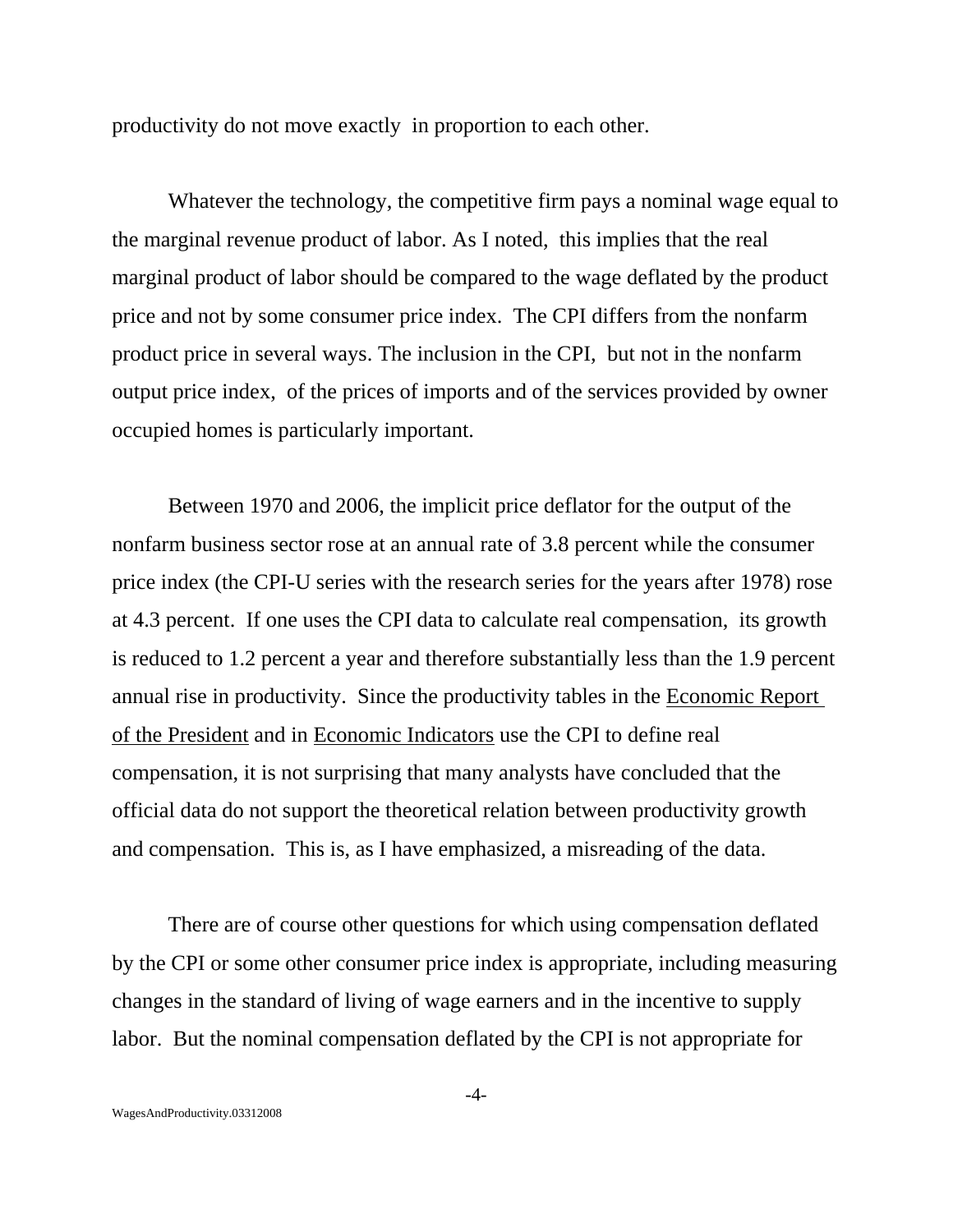evaluating the relation between productivity and compensation.

 The second error that some analysts make is to compare productivity growth with wages rather than with total compensation. Because of the rapid growth of health insurance benefits and other fringe benefits, wage and salary payments declined from 89.4 percent of total compensation in 1970 to just 80.9 percent in 2006. As a result, the annual rate of increase in wage and salary payments was 0.3 percent less than the rate of increase in total compensation. $2$ .

 The practice of focusing on wages and salaries also leads to a mistaken view of how the shares of national income have evolved. A very misleading number – the ratio of wages and salaries to GDP – fell from 53 percent in 1970 to 46 percent in 2006, appearing to imply a sharp change in the distribution of income. But here both the numerator and the denominator are conceptually wrong. Factor incomes should be compared to national income rather than to GDP. Total employee compensation as a share of national income was 66 percent of national income in 1970 and 64 percent in 2006. This measure of the labor compensation share has been remarkably stable since the 1970s. It rose from an average of 62 percent in the decade of the 1960s to 66 percent in the decades of the 1970s and 1980s and then declined to 65 percent in the decade of the 1990s where it has again been from 2000 until the most recent quarter.

 $\overline{\phantom{a}}$ 

<sup>&</sup>lt;sup>2</sup> Note that these are figures for the entire economy and not just for the nonfarm business sector. A decomposition of total compensation into the cash payment componenet (wages and salaries) and supplements including fringe benefits is not available for the nonfarm business sector.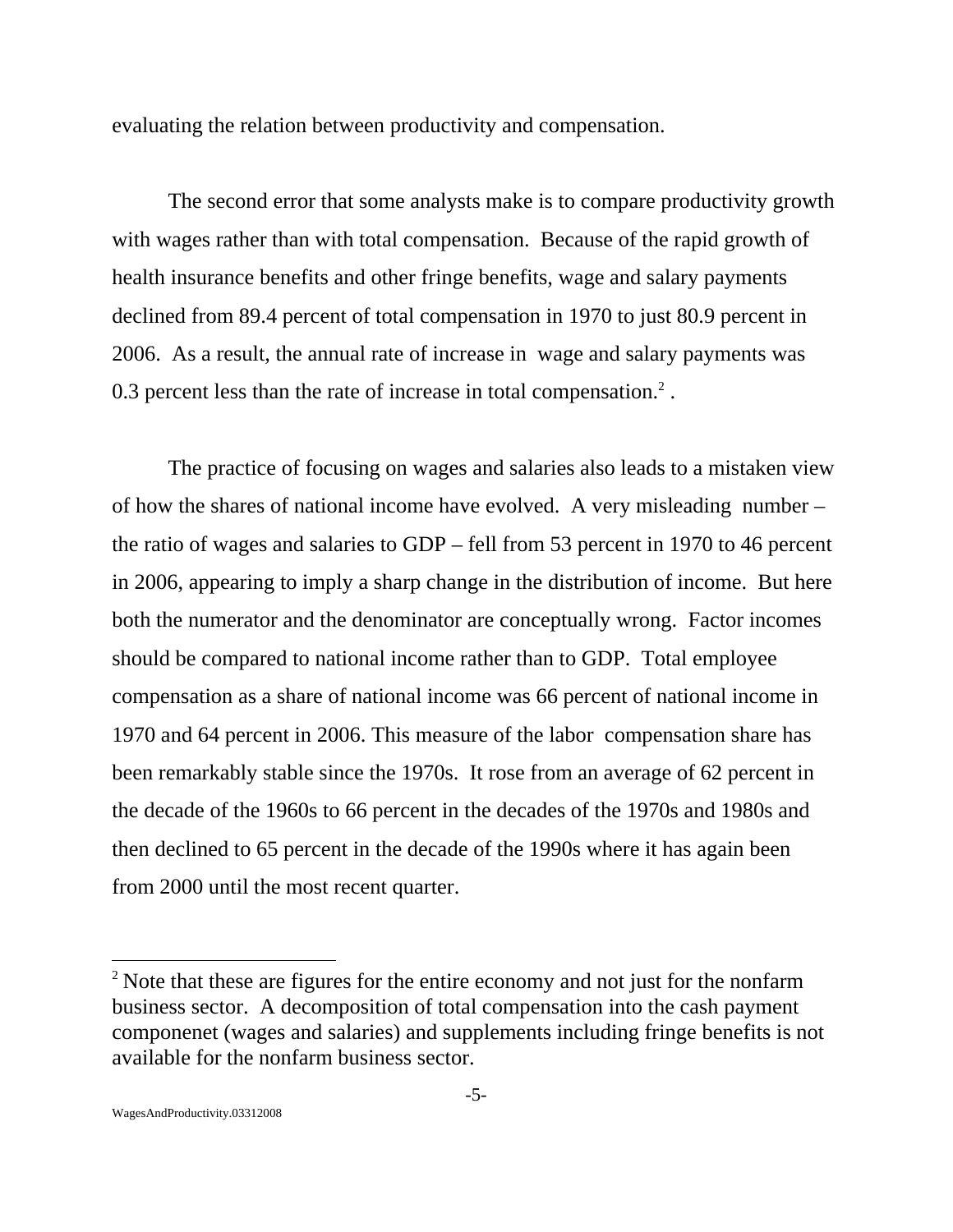Another useful way to examine changes in the compensation share is to focus on the nonfinancial corporate sector (as presented in table B14 of the 2007 Economic Report of the President.) This eliminates some of the very highly compensated individuals in the financial sector. It also avoids the problems raised by separating the capital and labor incomes of sole proprietors . Comparing the compensation paid by the nonfinancial corporations to the net value added of the nonfinancial corporations reinforces the conclusions based on the larger scope of industries. In 1970 compensation was 74 percent of the value added of the nonfinancial corporate sector. In the year 2006, it was 73 percent. The decade averages rose from 70 percent in the 1960s and were very stable after that: 73 percent in the 1970s and 1990s, 74 percent in the 1980s and 75 percent since 2000.

 Changes in productivity are not immediately reflected in compensation. The concurrent (i.e., within year) effect of a rise in productivity is a less than a one-forone rise in compensation. More specifically, a regression relating the change in the logarithm of annual nominal compensation in the nonfarm business sector to the change in the logarithm of annual nominal productivity (where nominal productivity is defined as the product of the real productivity level and the nonfarm business implicit price deflator) shows a coefficient of only 0.79. When this specification is extended to have two lagged annual changes in productivity, the sum of the coefficients rises to 0.94 and is not significantly different from one ( $p =$  $(0.53)$ .  $3$ 

 $\overline{\phantom{a}}$ 

<sup>&</sup>lt;sup>3</sup> This regression is estimated with the full sample of years for which official productivity data are available, i.e., 1947 through 2006.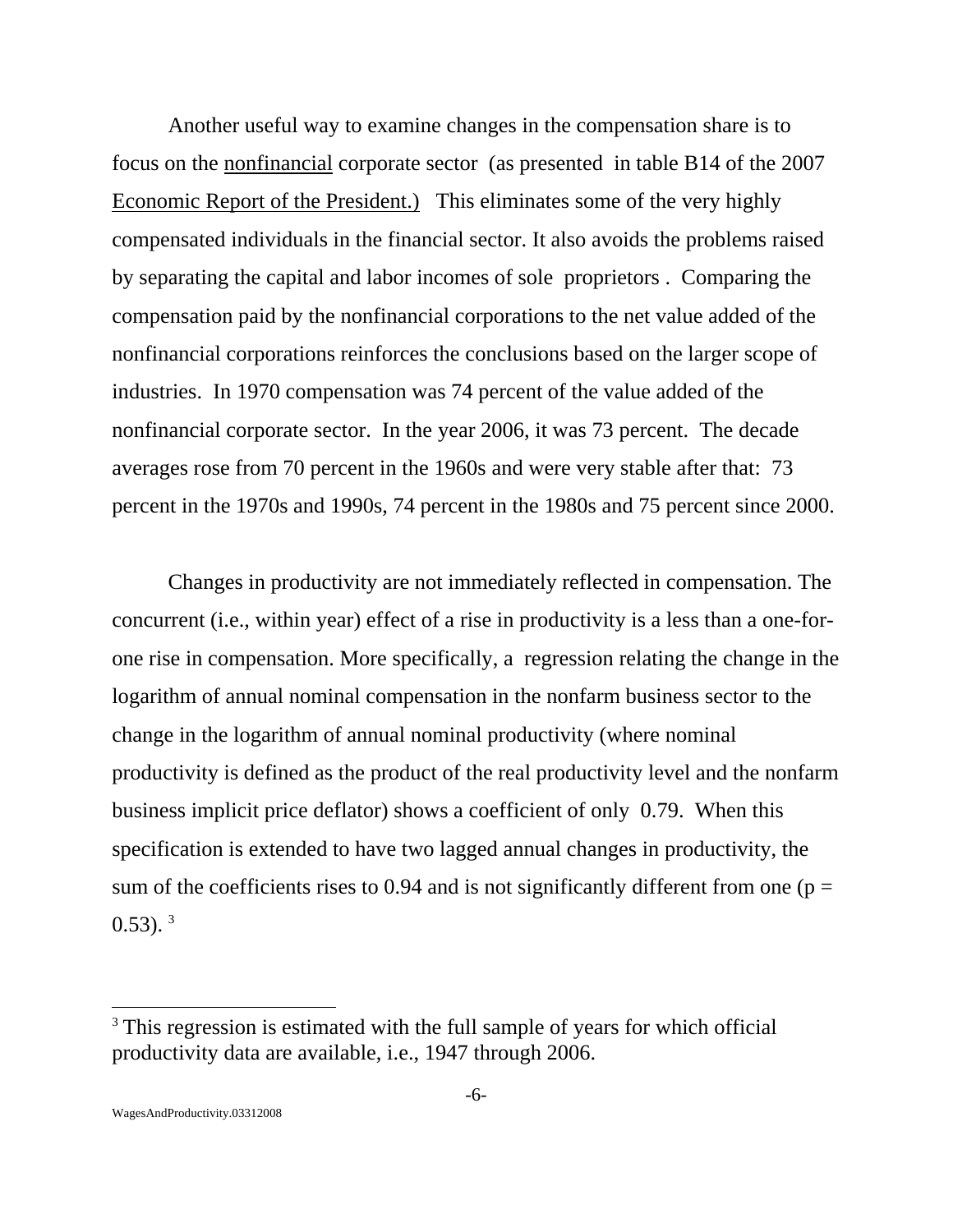The relatively long lags make it difficult to interpret short run movements in productivity and compensation. In particular, when an economy is coming out of a recession productivity and profits both tend to rise more rapidly because labor that had been on the payroll gets used more effectively. The result is that compensation does not rise as rapidly as productivity. The reverse happens when an economy slows, causing productivity to decline or to grow more slowly.

 The period since 2000 appears to be a time in which productivity has grown more rapidly than wages. The average rise in real productivity was 2.9 percent while the average rise in real compensation as conventionally measured using the consumer price index averaged just 1.7 percent. This difference of 1.2 percentage points is however very misleading because of the use of the consumer price index. If we instead compare the average rise in nominal productivity (5.4 percent from 2000 through the third quarter of 2007) with the average increase in nominal compensation (5.0 percent), the gap is reduced to 0.4 percent. In real terms, productivity rose 2.9 percent while the corresponding measure of compensation rose 2.5 percent.

 This indication that the difference in recent years is small is confirmed by examining the residuals of the period since 2000 in the regression of nominal wage increases on the current and two annual lags of productivity change for the period since 1949. The mean value for those residuals was -0.43 percentage points in the period from 2000 through the third quarter of 2007, the same as the raw difference between productivity growth and compensation growth.. For comparison, the residuals averaged -0.03 percentage points in the 1990s, -0.23

-7-